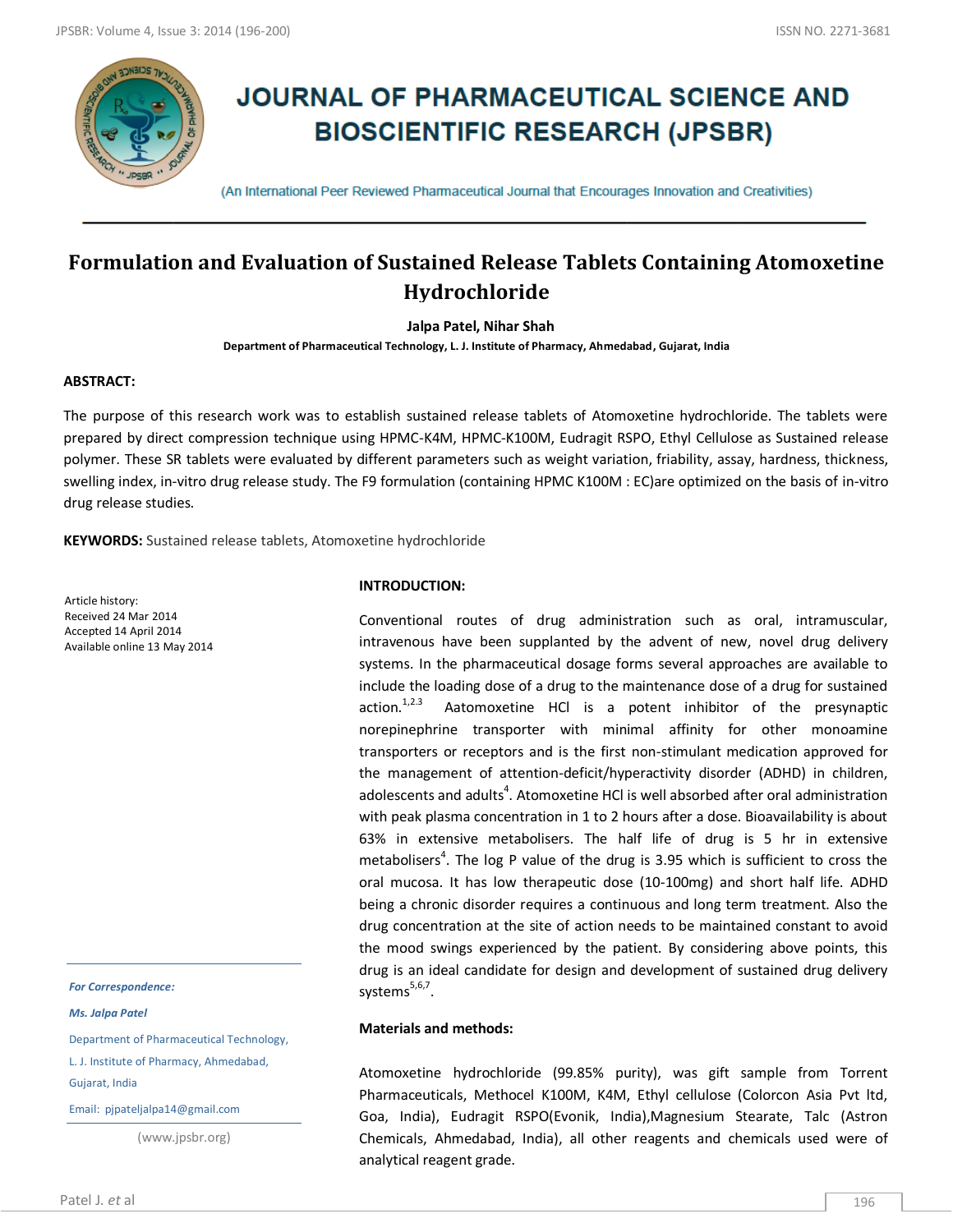#### **Preparation of Sustained release tablets**

The tablets were prepared by direct compression technique involving one single step and composition of all batches is shown into the Table No. 1.

## **Step1<sup>9</sup>**

The API and polymer mixture was mixed homogenously in a motor for 15 minutes. The mixture (200 mg) was then compressed using 8×32 round shaped flat punches on multi station tablet machine.

## **Formulation Design:<sup>10</sup>**

The total dose of Atomoxetine HCl for once daily-sustained release formulation was calculated by the following equation, using available pharmacokinetic data.

 $Css = F \times D / Cl \times T$ 

Where, F = Fraction of bioavailability

 D = Conventional dose of tablets (mg) Cl = Clearance (L/hr)

 $T =$  time up to which tablet is required to be sustained (hr)

Loading dose =  $Css \times V_d / F$ 

Where,  $V_d$  = Volume of distribution (L) F = Fraction of bioavailability

Maintanance dose =  $Cos \times Cl \times T / F$ 

Total dose =  $L.D + M.D$ 

Total dose for Atomoxetine HCl is 80 mg.

| Ingredients             | F1             | F <sub>2</sub>          | F <sub>3</sub>          | F4                                                                                                  | F <sub>5</sub> | F <sub>6</sub>          | F7                      | F8             | F9             | F <sub>10</sub>         | F11            | F12            |
|-------------------------|----------------|-------------------------|-------------------------|-----------------------------------------------------------------------------------------------------|----------------|-------------------------|-------------------------|----------------|----------------|-------------------------|----------------|----------------|
| Atomoxetine             | 91.42          | 91.42                   | 91.42                   | 91.42                                                                                               | 91.42          | 91.42                   | 91.42                   | 91.42          | 91.42          | 91.42                   | 91.42          | 91.42          |
| HCI                     |                |                         |                         |                                                                                                     |                |                         |                         |                |                |                         |                |                |
| HPMC K4M                | 20             | 60                      |                         |                                                                                                     |                |                         |                         |                |                |                         |                |                |
| <b>HPMC</b><br>K100M    |                |                         | 30                      | $70\,$                                                                                              |                |                         |                         |                | 50             | 24                      | 50             | 24             |
| Ethyl<br>cellulose      |                |                         |                         |                                                                                                     | 20             | 40                      |                         |                | 24             | 50                      |                |                |
| Eudragit<br><b>RSPO</b> |                |                         |                         |                                                                                                     |                |                         | 20                      | 40             |                |                         | 24             | 50             |
| PVP K30                 | $10\,$         | $10\,$                  | 10                      | $10\,$                                                                                              | $10\,$         | $10\,$                  | $10\,$                  | $10\,$         | $10\,$         | $10\,$                  | $10\,$         | 10             |
| Lactose                 | 72.58          | 32.58                   | 62.58                   | 22.58                                                                                               | 72.58          | 52.58                   | 72.58                   | 52.58          | 18.58          | 18.58                   | 18.58          | 18.58          |
| Talc                    | $\pmb{4}$      | $\overline{\mathbf{4}}$ | $\overline{\mathbf{4}}$ | 4                                                                                                   | $\overline{4}$ | $\overline{\mathbf{4}}$ | $\overline{\mathbf{4}}$ | $\pmb{4}$      | $\overline{4}$ | $\overline{\mathbf{4}}$ | $\overline{4}$ | 4              |
| Mg stearate             | $\overline{2}$ | $\overline{2}$          | $\overline{2}$          | $\overline{2}$                                                                                      | $\overline{2}$ | $\overline{2}$          | $\overline{2}$          | $\overline{2}$ | $\overline{2}$ | $\overline{2}$          | $\overline{2}$ | $\overline{2}$ |
| <b>TOTAL</b>            | 200            | 200                     | 200                     | 200<br>* Atomoxetine HCI is equivalent to 80 mg of Atomoxetine. All the quantities are given in mg. | 200            | 200                     | 200                     | 200            | 200            | 200                     | 200            | 200            |

**Table 1: The composition of SR tablets**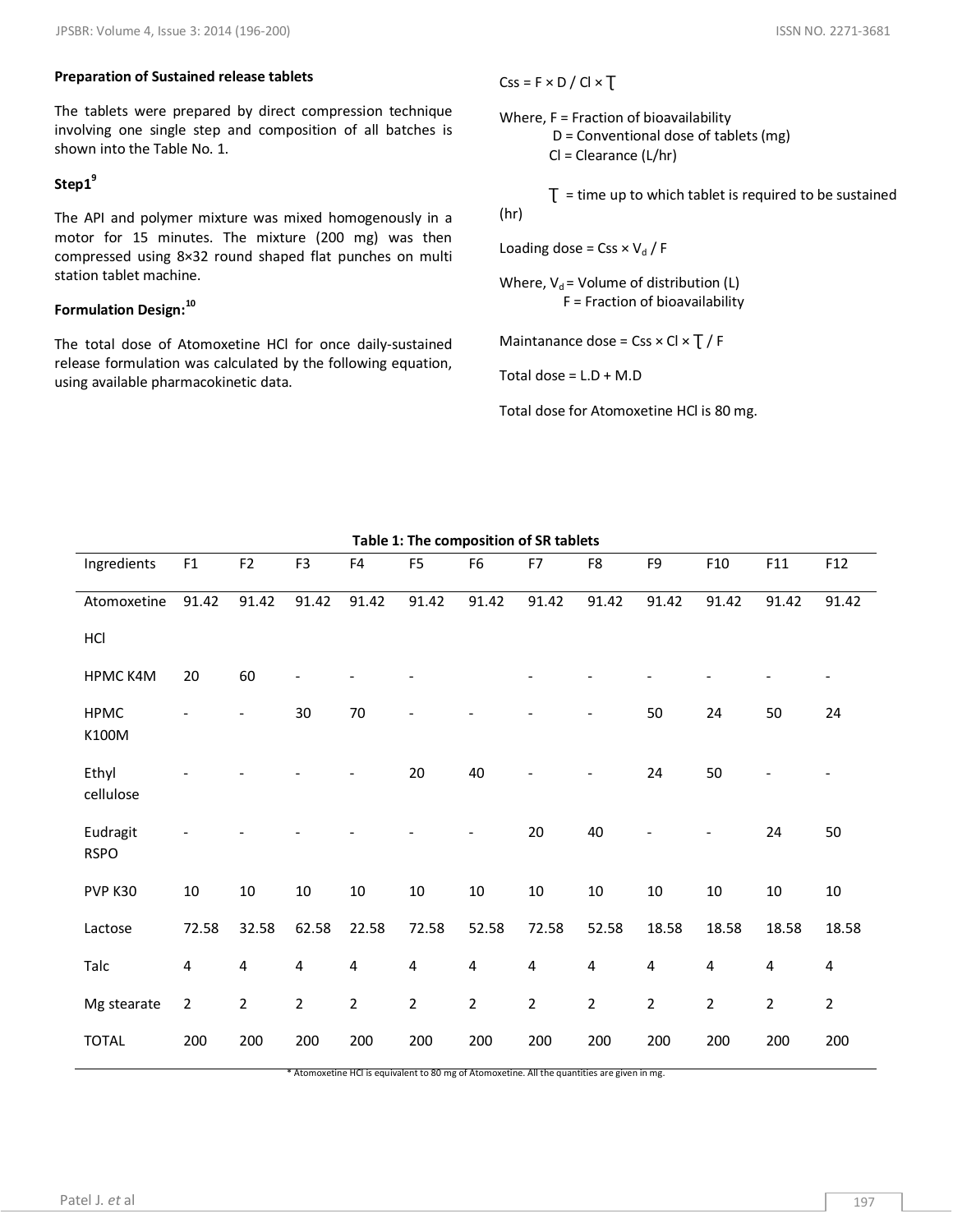## **EVALUATION PARAMETERS:**

Pre compression parameters:

#### Angle of repose11 (θ):

The data obtained from angle of repose for all the formulations were found to be in the range of 29.460 and 36.700. All the prepared formulations showed the angle of repose less than 370, which reveals moderate flow property.

#### **Densities12:**

 Loose bulk density (LBD) and tapped bulk density (TBD) for the blend was performed. The loose bulk density and tapped bulk density for the entire formulation blend varied from 0.41 gm/ml to 0.55 gm/ml and 0.555 gm/ml to 0.588 gm/ml respectively.

#### **Carr's index13:**

The results of Carr's consolidation index or compressibility index (%) for the entire formulation blend ranged from 4.181 % to 29.43 %.

## **Hausner's ratio14:**

Hausner's ratio of entire formulation showed between 1.04 and 1.24 indicates good flow properties.

Pre compression parameters of all batches has been shown into the Table No. 2.

## **POST COMPRESSION EVALUATION PARAMETERS**: **Hardness 15 :**

The hardness of all the prepared tablets was maintained within the 6 kg/cm<sup>2</sup> to 8 kg/cm<sup>2</sup>. The mean hardness test results are shown in table no. 3.

## **Thickness<sup>16</sup> :**

The mean thickness was (n=3) almost uniform in all the formulations and value is 3 mm. The standard deviation values indicated that all the formulations were within the range. The results of thickness for tablets were shown in Table no. 3

## **Average weight<sup>16</sup> :**

The average weight was found in all designed formulations in the range of 196 to 206 mg. The mean weight variation test results are shown in Table no.3

## **Friability test<sup>16</sup> :**

The friability was found in all designed formulations in the range 0.4 to 0.53 % to be well within the approved range (<1%).The friability study results were tabulated in Table no.3

## **Table 2: Pre Compression Evaluation Parameters**

|                     | Parameters                                                 |                                                              |                                                       |                                          |                                   |  |  |
|---------------------|------------------------------------------------------------|--------------------------------------------------------------|-------------------------------------------------------|------------------------------------------|-----------------------------------|--|--|
| Formulation<br>Code | <b>Bulk</b><br><b>Density</b><br>(gm/ml)<br>± SD,<br>$n=3$ | <b>Tapped</b><br><b>Density</b><br>(gm/ml)<br>± SD,<br>$n=3$ | Angle<br>of<br>Repose<br>$(\theta)$<br>± SD,<br>$n=3$ | Carr's<br>Index<br>(%)<br>± SD,<br>$n=3$ | Hausner's<br>Ratio<br>$± SD, n=3$ |  |  |
| F <sub>1</sub>      | 0.5                                                        | 0.555                                                        | 33.66                                                 | 9.909                                    | 1.11                              |  |  |
| F <sub>2</sub>      | 0.45                                                       | 0.555                                                        | 36.12                                                 | 18.918                                   | 1.23                              |  |  |
| F <sub>3</sub>      | 0.5                                                        | 0.574                                                        | 33.63                                                 | 12.891                                   | 1.14                              |  |  |
| F <sub>4</sub>      | 0.45                                                       | 0.555                                                        | 28.91                                                 | 18.918                                   | 1.23                              |  |  |
| F <sub>5</sub>      | 0.55                                                       | 0.574                                                        | 33.68                                                 | 4.181                                    | 1.04                              |  |  |
| F <sub>6</sub>      | 0.5                                                        | 0.561                                                        | 29.46                                                 | 10.873                                   | 1.12                              |  |  |
| F7                  | 0.5                                                        | 0.549                                                        | 31.32                                                 | 9.8                                      | 1.09                              |  |  |
| F <sub>8</sub>      | 0.5                                                        | 0.568                                                        | 36.46                                                 | 13.62                                    | 1.13                              |  |  |
| F <sub>9</sub>      | 0.55                                                       | 0.588                                                        | 33.02                                                 | 6.46                                     | 1.06                              |  |  |
| F10                 | 0.45                                                       | 0.561                                                        | 30                                                    | 19.78                                    | 1.24                              |  |  |
| F11                 | 0.5                                                        | 0.568                                                        | 36.70                                                 | 11.97                                    | 1.13                              |  |  |
| F12                 | 0.41<br>16                                                 | 0.581                                                        | 34.2                                                  | 29.43                                    | 1.41                              |  |  |

## **Drug Content<sup>16</sup> :**

The drug content uniformity was performed for all the formulations and results are tabulated in Table no. 3. Three trials from each batch were analyzed spectrophotometrically. The average value and standard deviations of all the formulations were calculated. The percentage drugs content of the tablets were found to be between 86.33 to 96.33 % of Atomoxetine HCL. The results were within the range and that indicated uniformity of mixing.

## **In Vitro Drug Release16,17,18,19,20**

The United States Pharmacopeia (USP) type II paddle method was used to study the drug release for SR tablets. The dissolution medium consisted of 900 mL of 0.1 N HCl for 2 hours and 900 mL of phosphate buffer pH 6.8 for remaining hours. The release was performed at  $37^{\circ}$ C  $\pm$  0.5 $^{\circ}$ C, with a rotation speed of 50 rpm. The Samples (5 mL) were withdrawn at 1,2,3,4,5,6,7,8,12,14,24 hrs time intervals and replaced with fresh medium<sup>17</sup>.The samples were filtered through 0.2-*µ*m Whatman filter paper and analyzed by UV spectrophotometry at 267 nm $^{18}$ . Table No. 4 shows the n vitro drug release for all the formulation.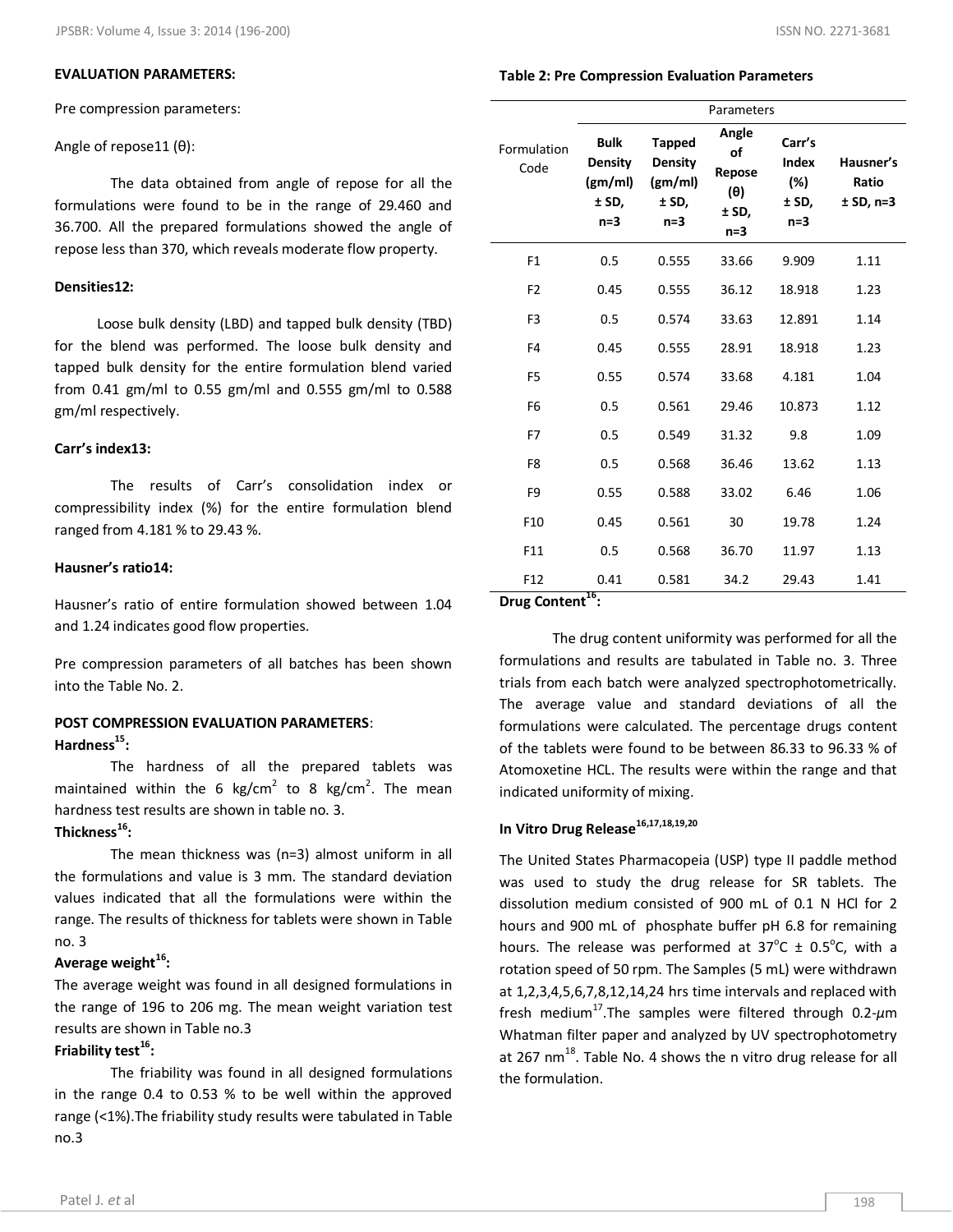#### **Table 3: Post Compression Evaluation Parameters**

|                            |                                                         |                                         | Parameter                            |                                  |                                                |
|----------------------------|---------------------------------------------------------|-----------------------------------------|--------------------------------------|----------------------------------|------------------------------------------------|
| <b>Formulation</b><br>Code | <b>Hardness</b><br>(kg/cm <sup>2</sup> )<br>$± SD, n=3$ | <b>Thickness</b><br>(mm)<br>$± SD, n=3$ | Average<br>weight(mg)<br>$± SD, n=3$ | Friability<br>(%)<br>$± SD, n=3$ | <b>Drug</b><br>Content<br>(%)<br>±SD,<br>$n=3$ |
| F <sub>1</sub>             | 6                                                       | 3                                       | 198                                  | 0.5                              | 91.42                                          |
| F <sub>2</sub>             | 7                                                       | 3                                       | 204                                  | 0.43                             | 94                                             |
| F <sub>3</sub>             | 6                                                       | 3                                       | 197                                  | 0.4                              | 86.33                                          |
| F <sub>4</sub>             | 6                                                       | 3                                       | 202                                  | 0.6                              | 89.65                                          |
| F <sub>5</sub>             | 8                                                       | 3                                       | 198                                  | 0.41                             | 94.43                                          |
| F <sub>6</sub>             | 8                                                       | 3                                       | 196                                  | 0.46                             | 86.33                                          |
| F7                         | 7                                                       | 3                                       | 200                                  | 0.51                             | 96.33                                          |
| F <sub>8</sub>             | 7                                                       | 3                                       | 202                                  | 0.43                             | 89.21                                          |
| F <sub>9</sub>             | 8                                                       | 3                                       | 206                                  | 0.52                             | 95.21                                          |
| F10                        | 8                                                       | 3                                       | 202                                  | 0.46                             | 86.80                                          |
| F11                        | 8                                                       | 3                                       | 202                                  | 0.6                              | 96.33                                          |
| F12                        | 7                                                       | 3                                       | 196                                  | 0.53                             | 92.54                                          |

| Formulation code | Time | % CDR  |
|------------------|------|--------|
|                  | (hr) |        |
| F <sub>1</sub>   | 12   | 98.76  |
| F <sub>2</sub>   | 12   | 90.01  |
| F <sub>3</sub>   | 24   | 101.02 |
| F <sub>4</sub>   | 24   | 92.07  |
| F <sub>5</sub>   | 6    | 100.19 |
| F <sub>6</sub>   | 14   | 98.89  |
| F7               | 8    | 98.08  |
| F <sub>8</sub>   | 14   | 99.86  |
| F <sub>9</sub>   | 24   | 98.23  |
| F <sub>10</sub>  | 24   | 94.50  |
| F11              | 24   | 97.23  |
| F12              | 24   | 98.41  |







**Fig 1.2 In Vitro releae study of F5 to F8**





## **RESULTS AND DISCUSSION:**

Atomoxetine HCl is first non stimulant agent in category of antipsychotic. Attention Deficit Hyperactivity Disorder is a disease which require a long term treatment. So, sustained release tablet of atomoxetine HCl is prepared to fullfil the disease condition. All batches are prepared by direct compression technique. HPMC K4M (F1 & F2) alone is not capable to achieve sustained release up to 24 hrs. So higher grade HPMC polymer is used. HPMC K100 M (F3 & F4) is capable of sustaining release up to 24 hrs and it follows the proper release rate for the loading dose but in case of maintenance dose it give faster drug release. Similarly EC (F5 & F6) alone is not that much effective as compare to combination with HPMC K100M. Eudragit RSPO (F7 & F8) alone is more effective to attain sustain release as compare to EC. So, the combination of two different polymers has taken.(Hydrophilic and Hydrophobic). But in case of combination HPMC K100M + EC (F9 & F10) is more effective than HPMC + EUDRAGIT RSPO (F11 & F12) in achieving loading dose.

#### **CONCLUSION:**

To achieve the sustain release up to 24 hrs, combination of